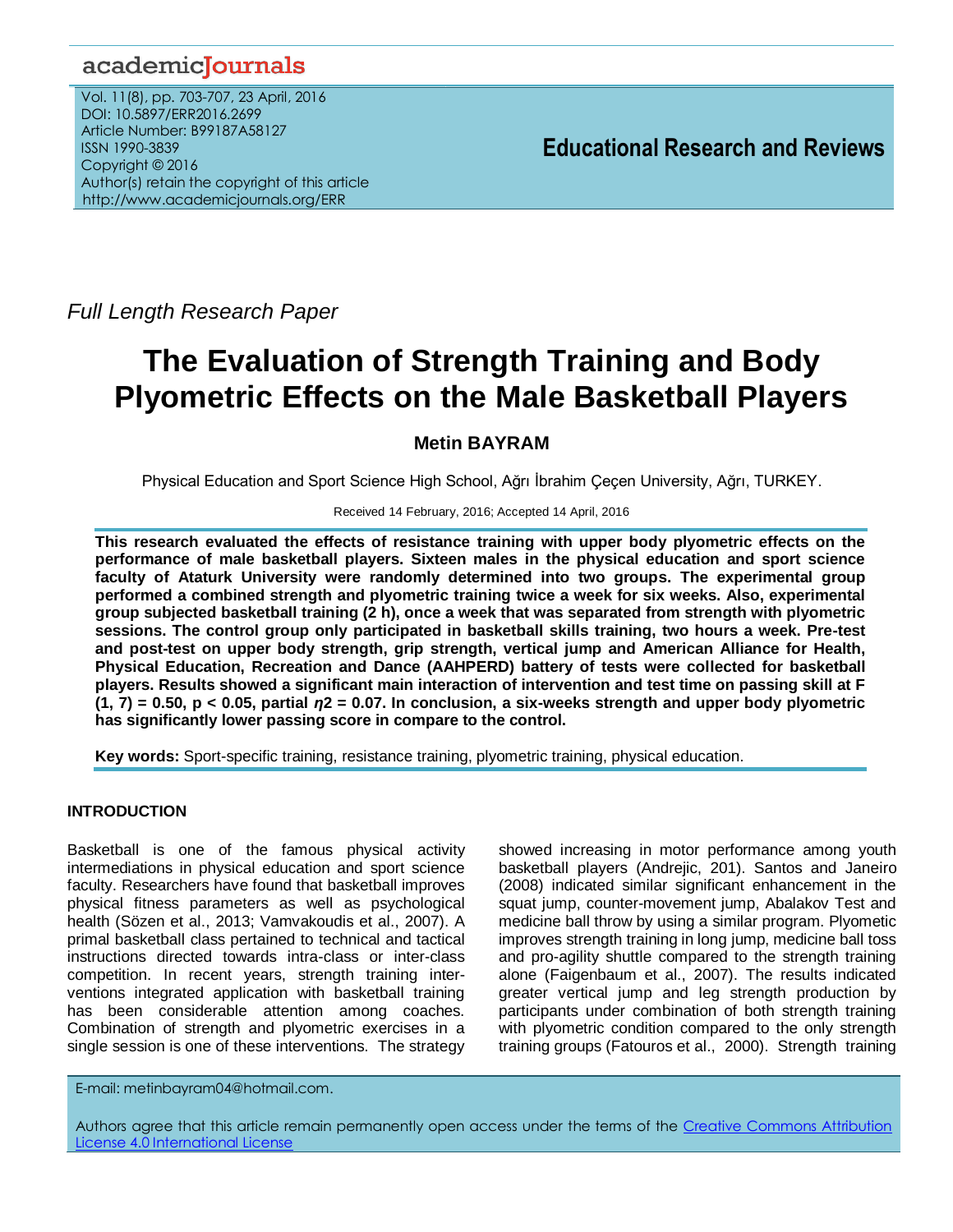#### **Table 1.** Six weeks' strength training program.

| <b>Period</b>     | <b>Exercise</b>                                                                                                                                                             | Sets/Reps                                          |
|-------------------|-----------------------------------------------------------------------------------------------------------------------------------------------------------------------------|----------------------------------------------------|
| Week 1 and Week 2 | Lunge, Shoulder Shrug, Peck Deck Flye, Military Press, Biceps Curl, Triceps<br>Extension, Wrist Curl, Wrist Extension, Internal Rotation, External Rotation Crunches        | 2x 15; 3x 12-15<br>3 x 25-30 crunches              |
| Week 3 and Week 4 | Leg Extension/Leg Curl, Lat Pulldown, Bench Flye, Back Press, Hammer Curl, Bench<br>Dip, Wrist Curl, Wrist Extension, Internal Rotation, External Rotation, Lying Leg Raise | $3 \times 8 - 10$ ; $3 \times 30 - 50$<br>crunches |
| Week 5 and Week 6 | Squat, Bent Over Row, Bench Press, Upright Row, Reverse Curl, Triceps Pushdown,<br>Wrist Curl, Wrist Extension, Internal Rotation, External Rotation, Lying Knee Raise      | $3 \times 6 - 8$ ; $3 \times 40 - 60$<br>crunches  |

**Table 2.** Medicine ball exercise.

| <b>Period</b> | Type of pass                                           | Sets/Reps | Weight of medicine ball | <b>Distance of subjects</b> |
|---------------|--------------------------------------------------------|-----------|-------------------------|-----------------------------|
| Week 1 and 2  | Overhead Throw Side Throw<br><b>Forward Chest Pass</b> | 3x15      | 1 kg.                   | 3 m                         |
| Week 3 and 4  | Overhead Throw Side Throw<br><b>Forward Chest Pass</b> | 3x15      | 2 kg.                   | 3 <sub>m</sub>              |
| Week 5 and 6  | Overhead Throw Side Throw<br><b>Forward Chest Pass</b> | 3x15      | 2 kg.                   | 4 m                         |

activities combination may improve more variables compared to the basketball training alone. Hence, the aim of this study is to evaluate the effects of strength training with plyometric together with basketball training in the physical and basketball specific parameter of physical education and sport science faculty male players.

#### **MATERIALS AND METHODS**

Sixteen male physical education and sport science students from the Ataturk University volunteered to participate in this study. They completed the Physical Activity Readiness Questionnaire (PAR-Q) and randomly divided into control group with basketball training (CON;  $n = 8$ ; age: 18.1  $\pm$  0.8 years; height: 180  $\pm$  2.0 cm) and experimental group consisting of resistance training with plyometrics and basketball training (EXP;  $n = 8$ ; age: 18.3  $\pm$  1.5 years; height:  $179 \pm 4.0$  cm). Basketball training was executed for 2 h once a week. All the participants signed a written informed consent with testing procedures in agreement for Human Testing. In this study, experimental group performed strength training with plyometrics and basketball training twice a week for 6 weeks. Control group received only basketball training. Both groups received a standardized basketball training program. For experimental group, the strength training program was executed in a circuit manner which consisted of exercises completed for 2-3 sets of 6-15 repetitions. In circuit training, exercises were executed one after the other with minimum rest interval. Rest in between circuits or sets were 1-3 min. A weekly progression of increasing intensity with decreasing volume was facilitated. Table 1 shows the six-week strength training program.

Performance of upper body plyometrics was followed after strength training. Upper body circuit-type plyometrics were performed by using of a medicine ball (1-2 kg). Rest interval was 1- 3 min in between circuits or sets. Table 2 indicates the medicine ball exercises in EXP.

Pre and post measures were done 3 days before and after the interposition in experimental and control groups. These included upper body strength, right and left hand grip strength and vertical jump measured inside the strength training facility of the university. On the other hand, fundamental skill tests in basketball were administered at the open basketball grounds of the university.

#### **Repetition maximum (1RM) bench press test**

Participants performed a 5-min warm-up and static stretching before the test of 1 RM bench press. They lie down on a bench, with back flat on the surface and the feet flat on the floor. Grip distance was shoulder width apart with arms fully extended. From this starting position, the participants attempted to lower the bar to the chest. After the bar was pushed back until arms return to the starting position. Subjects lifted a 5 kg bar for 10 repetitions as familiarization. Beginning load was 40-60 percent of perceived maximum. Load progression was between 1-3 kg. A 3-5 min rest period was allowed between attempts. This procedure was repeated until the heaviest load in a single repetition was attained. 1 RM load was recorded for analysis.

#### **Hand grip strength**

A handheld dynamometer (Jamar Brand Model 5030J1 Lafayette,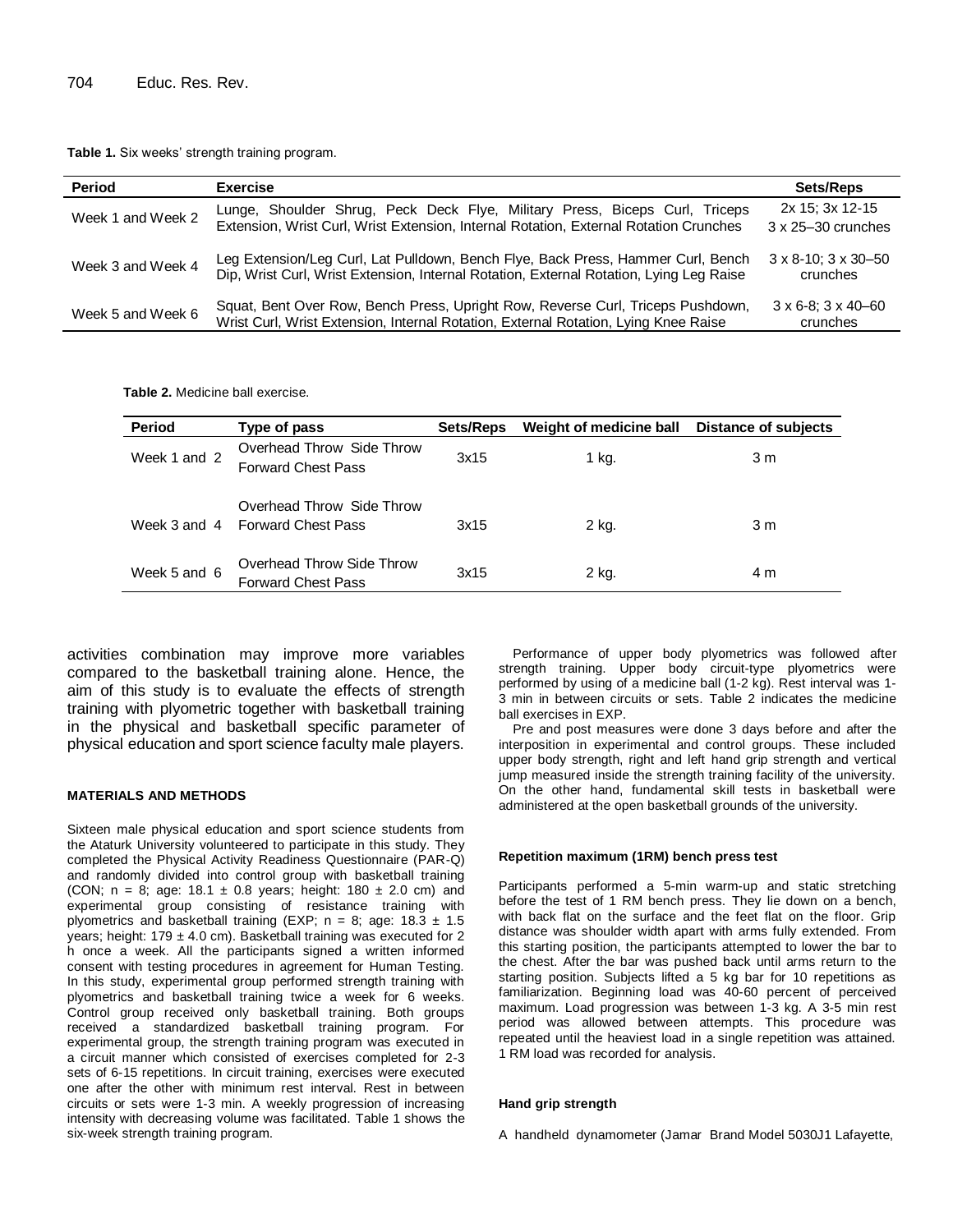IN, USA) was used to measure grip strength. With the participants standing upright and dynamometer held on the extended right hand in line with the forearm, the handle of the dynamometer is then pressed as hard as possible without swinging the arms. Two more trials were performed by using of the right hand. Right hand grip strength measurement was succeeded with left hand grip strength measurement. Intra and inter trial rest interval was 1 min. The best trial for each limb was kept for analysis.

#### **Vertical jump**

The Sargent Jump Test was used to determine leg power (Sargent, 1921). With both feet flat on the ground, a participant extends his dominant arm closest to the wall without lifting his feet. The highest fingertip serves as his reference point. The participant then performed a vertical jump with one hand on the hip and the other hand was raised above the head. The participant marked his jump with a chalk after reaching the peak of the jump trial. The difference between the reach height and the jump height represents the vertical jump value of the participant. The best of three trials was recorded as the score of the subjects.

#### **Speed spot shooting**

This test aimed to determine the rapid shooting skill from different positions and to some extent, agility and ball handling. Upon the tester's signal, a participant starts to shoot, retrieves the ball and dribbles it to another spot behind any of the five spots set at 457.2 cm. A participant had to make at least one shot from each of the five markers. Two consecutive shots in the same spot were not allowed. Only a maximum of four lay-ups could be attempted. 2 points was scored for a successful shot. An unsuccessful shot hitting the rim or bouncing at the backboard was scored 1 point. No point was awarded for ball handling infractions, 2 consecutive layups and more than 4 lay-ups. 3 trials were administered to a participant with the first trial as practice trial. Each trial lasts for 60 s. A trial is repeated when a participant fails to take a shot in all 5 spots. The sum of the scores, were kept for the 2nd and 3rd trial for analysis.

## **Control dribble**

The Control Dribble test is a test for dribbling efficiency. In this test, a participant was asked to complete a single hand dribble from a specified course as fast as possible right after the given signal. Three trials per limb were performed in this test with the first trial used as practice trial. If a participant commits a dribbling infraction, the test is stopped and the participant performs another trial. The fastest trial was recorded for analysis.

#### **Defensive movement**

This test measures basic defensive movement skill in a restricted area. The test started with the participant facing away from the basket. Then a defensive slide was performed to a specified course upon hearing the whistle. A defensive slide had to be executed without crossing the feet. Also, a participant had to touch the floor using the hand to which the direction of the slide was made. A drop step was required for diagonal defensive movement. Three trials were facilitated in this test with the first trial as a familiarization trial. The best time for defensive movement was used for further analysis.

#### **Passing**

This test is a combination of speed and accuracy in chest passing. Upon the signal "ready, go", the participant passed the ball to specified spots using chest pass only from a 243.8 cm distance. A participant was allowed to move while passing the ball. Passing sequence was from A to F and vice versa. Each pass hitting the target corresponded to 2 points. A pass that hit the intervening spaces was equivalent to 1 point. A pass was not scored when executed over the restraining line (243.8 cm). No point was awarded for 2 consecutive passes made on the same spot. Three 30-s trials were administered with the sum of the scores for the last two trials utilized for analysis.

Data were expressed as mean and standard deviation. A twoway repeated measures ANOVA was used to establish significant main effects of time (pre- vs. post) and intervention (control vs. experimental) on performance variables. It was also used to determine significant interaction effects of time and intervention on performance variables. Data were analyzed by using of a commercial statistical package (SPSS version 19, Chicago, USA). Effect size was established using eta squared (η2). Kolmogorov-Smirnov was used to test the normality of data. The level of significance was set at 0.05 for all analyses.

# **RESULTS**

Kolmogorov-Smirnov confirmed normal distribution of data. Pretest and post test scores of performance parameters of the control group and experimental group are presented in Table 3.

# **RM bench press.**

In terms of upper body strength, there was a significant main effect of test time on the 1 RM bench press, F (1, 6)  $= 19.3$ , partial  $\eta$ 2 = 0.78. There was no significant main effect of intervention in 1 RM Bench Press. No significant interaction between intervention and test time was observed.

# **Grip strength**

There were no significant main effect and interaction seen from the left hand and right hand grip strength of the subjects.

# **Vertical jump**

As a measure of lower body power, results showed that there was a significant main effect of test time on the vertical jump height, F  $(1, 6) = 17.5$ , p < 0.01, partial η2 = 0.73. On the other hand, no significant main effect of intervention was identified. There was no significant interaction between intervention and test time.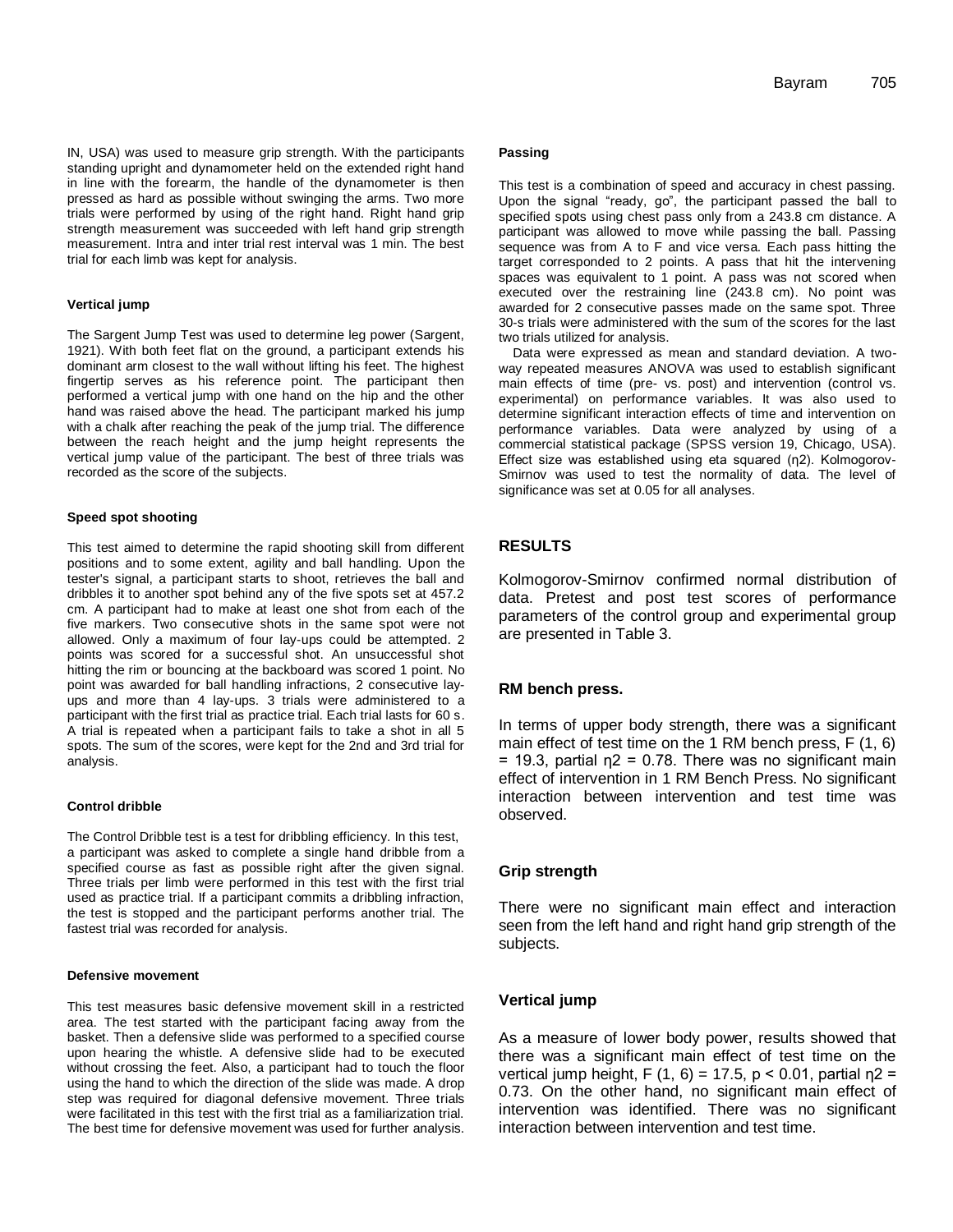| <b>Parameter</b>               | <b>Control</b> |            | <b>Experimental</b> |             |
|--------------------------------|----------------|------------|---------------------|-------------|
|                                | Pre            | Post       | Pre                 | <b>Post</b> |
| 1 RM Bench Press (kg)          | 31.2, 6.2      | 35.2, 9.1  | 30.1, 6.4           | 34.5, 5.3   |
| Handgrip Strength - Right (kg) | 40.9, 6.1      | 41.9, 6.1  | 39.1, 6.1           | 40.8, 5.1   |
| Handgrip Strength - Left (kg)  | 38.2, 9.0      | 38.8, 8.2  | 38.2, 6.0           | 42.4, 3.1   |
| Vertical Jump (cm)             | 56.1, 4.8      | 60.9, 6.5  | 51.1, 6.4           | 56.7, 3.6   |
| Speed Spot Shooting (pts)      | 32.1, 9.9      | 36.6, 7.9  | 31.9, 6.4           | 37.1, 5.1   |
| Control Dribble - Right (sec)  | 21.3, 3.3      | 18.5, 2.1  | 19.9, 1.2           | 19.3, 1.3   |
| Control Dribble - Left (sec)   | 20.2, 2.1      | 19.1, 2.2  | 21.4, 2.2           | 18.9, 1.6   |
| Defensive Movement (sec)       | 22.9, 5.1      | 22.1, 1.1  | 25.3, 2.5           | 23.2, 1.6   |
| Passing (pts)                  | 47.4, 2.2      | 88.7, 15.2 | 47.8, 2.0           | 86.6, 14.5  |

**Table 3.** The mean data of Pre and Post variables for control and experimental groups.

# **Speed spot shooting**

In speed spot shooting, a significant main effect of test time F (1, 6) = 12.1 p < 0.05, partial  $n^2$  = 0.61 was identified. There was no significant main effect of intervention as well as interaction between intervention and test time.

## **Control dribble**

There was a main effect of test time on the right-hand control dribble F (1, 6) = 14.1,  $p < 0.01$ , partial η2 = 0.69. No significant main effect of intervention and interaction between intervention and test time on right-hand control dribble were posted. For the left-hand dribble, no significant main effect and interaction were noted.

## **Defensive movement.**

The main effect of test time on defensive movement F (1, 6) = 10.4,  $p < 0.05$ , partial  $n2 = 0.64$  was found to be significant. On the other hand, no significant main effect of intervention was demonstrated. No significant interaction between intervention and time was distinguished.

# **Passing**

A significant effect of test time on the passing scores was discovered, F (1, 6) = 99.1,  $p < 0.01$ , partial  $n^2 = 0.92$ . No significant main effect of intervention was noticed. However, there was a small but significant main interaction of intervention and test time on the passing skill of the subjects F (1, 6) = 0.51,  $p < 0.05$ , partial  $p =$ 0.08.

# **DISCUSSION**

The aim of the study was to evaluate the effects of six-

week strength training and upper body plyometrics on the male basketball players. The results showed significant higher passing scores in control group in compare to the experimental group.

This may be explained by the fatigue experienced by the experimental group from frequency of training. In this study, experimental group participated in 3 times a week physical activity sessions while control group only attended to the training session once a week. So, it may be possible that the experimental group showed a negative net potentiation effect in post activation potentiation (Robbins, 2005). Post activation potentiation (PAP) acknowledges the co-existence of fitness and fatigue with mechanical stimulus. When fitness is greater than fatigue, PAP is achieved and vice versa. Although experimental group may have experienced fitness gains, the recovery time was allowed to indicate transference in passing accuracy may not be enough. This result is partially supported by Ahmed (2013) who posted that fatigue led to negative effects in strength and passing accuracy. Also, Lyons, Al-Nakeeb and Nevill (2006) suggested that novice basketball players tend to experience more detrimental effects in passing after undergoing a fatiguing condition. Another possible mechanism which resulted to control group delivering better scores is its specificity training. Control group focused motor-unit activation patterns specific to basketball, thus creating a faster neural adaptation that requires accuracy (Bompa and Carrera, 2005). The results of the study contradicted the findings by previous researchers which showed improvements in performance from strength training with plyometrics while undergoing basketball training (Andrejic, 2012; Santos and Janeira, 2008; Faigenbaum et al., 2007; Fatouros et al., 2000).

These discrepancies may be attributed mainly to the nature of participants involved in the study. Previous studies included athletes while this study was done by novice participants. Although there was a similarity in the training program of this study with previous studies, the mechanical stimuli may be highly-fatiguing for the